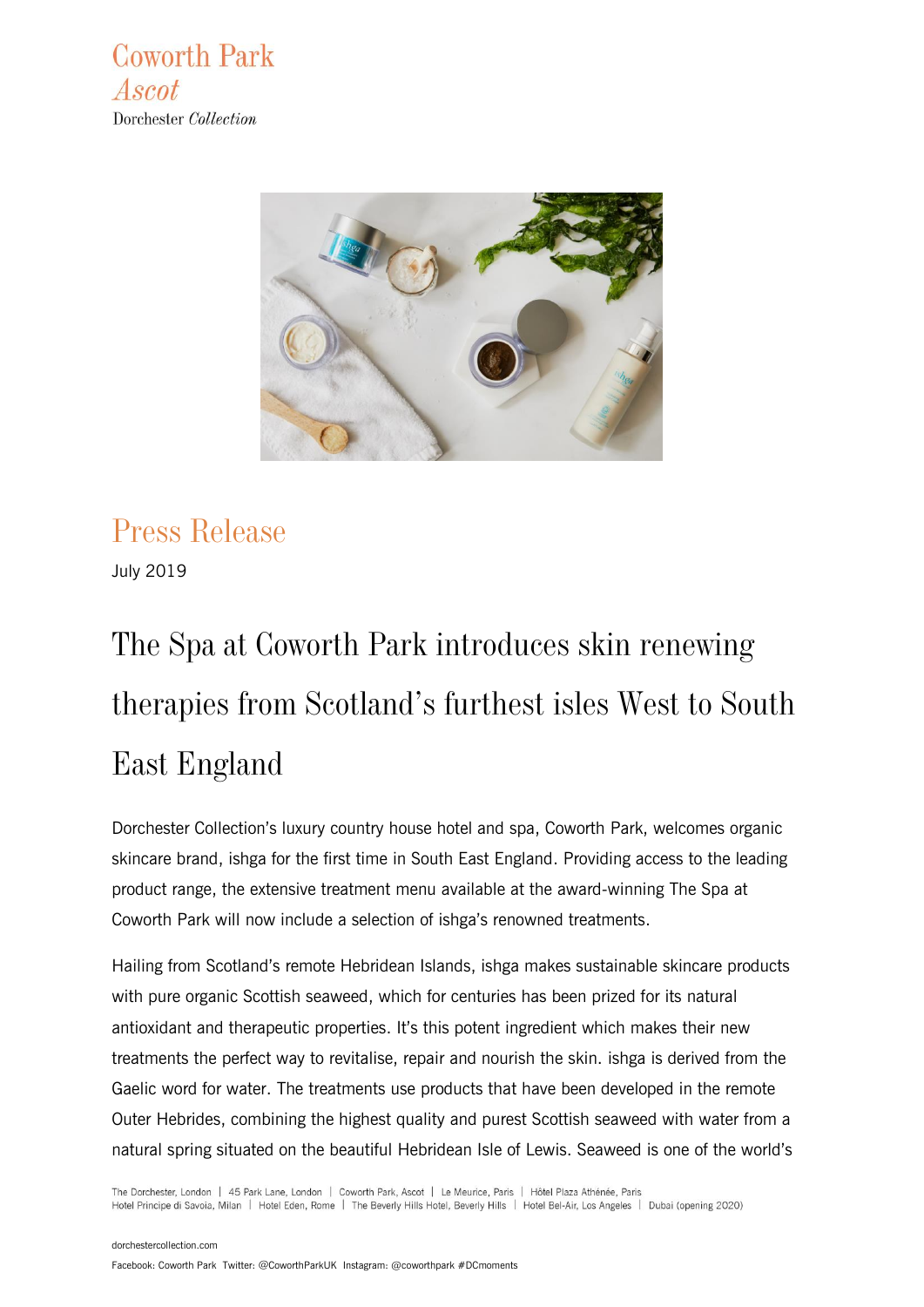### **Coworth Park** Ascot

Dorchester Collection

most naturally abundant sources of vitamins, minerals, amino acids, anti-oxidants and essential fatty acids.

Amongst the selection of ishga treatments available on the menu, guests can also have access to the 'ishga Marine Signature Experience'. This rejuvenating back and face therapy begins with a deep cleansing back treatment designed to cleanse and exfoliate, while treating congestion to reveal brighter and smoother skin. A powerful heated seaweed clay mask is applied to clarify and soften the skin while providing a deep moisturising treatment. A relaxing back massage is followed with a facial using ishga's organic product range which includes an exfoliating mask and scalp massage. An organic peel-off mask is prepared with the purest seaweed extract, scientifically proven to preserve skin's natural collagen.

For an indulgent spa package, guests can opt for the 'ishga Organic Spa Day', incorporating the ishga Marine Signature Experience and a vegan organic lunch at The Spatisserie.

The Spa at Coworth Park has also introduced a selection of ishga Organic Cancer Care treatments: a range of treatments suitable for those seeking recuperation before, during and after the effects or cancer treatment. The ishga range of treatments focuses on the power of touch. Following a detailed consultation a treatment plan is formed, including two therapies from the range of ishga touch treatments, including shoulder and neck massage, express facial, foot and leg massage, scalp massage, reflexology or hand and foot treatment.

To book, please contact The Spa at Coworth Park on +44 (0)1344 756 756 or email [CoworthParkSpa@DorchesterCollection.com.](mailto:CoworthParkSpa@DorchesterCollection.com) The ishga Marine Signature Experience is priced at £180 and the ishga Organic Spa Day is priced at £215.

For additional information, please contact:

Alexandra Aspinall Associate communications manager Tel: +44 (0) 20 7319 7055 [alexandra.aspinall@dorchestercollection.com](mailto:alexandra.aspinall@dorchestercollection.com)

### **Coworth Park**

Coworth Park is a 70-room luxury country house hotel with Michelin starred dining set in 240 acres of picturesque Berkshire parkland. Restaurant Coworth Park is led by Adam Smith, considered one of the UK's most talented executive chefs with a reputation for accomplished, classically-based cooking with modern presentation. The estate includes a luxury spa with indoor pool and is the only UK hotel to feature

The Dorchester, London | 45 Park Lane, London | Coworth Park, Ascot | Le Meurice, Paris | Hôtel Plaza Athénée, Paris Hotel Principe di Savoia, Milan | Hotel Eden, Rome | The Beverly Hills Hotel, Beverly Hills | Hotel Bel-Air, Los Angeles | Dubai (opening 2020)

#### [dorchestercollection.com](http://www.dorchestercollection.com/)

Facebook: Coworth Park Twitter: @CoworthParkUKInstagram: @coworthpark #DCmoments